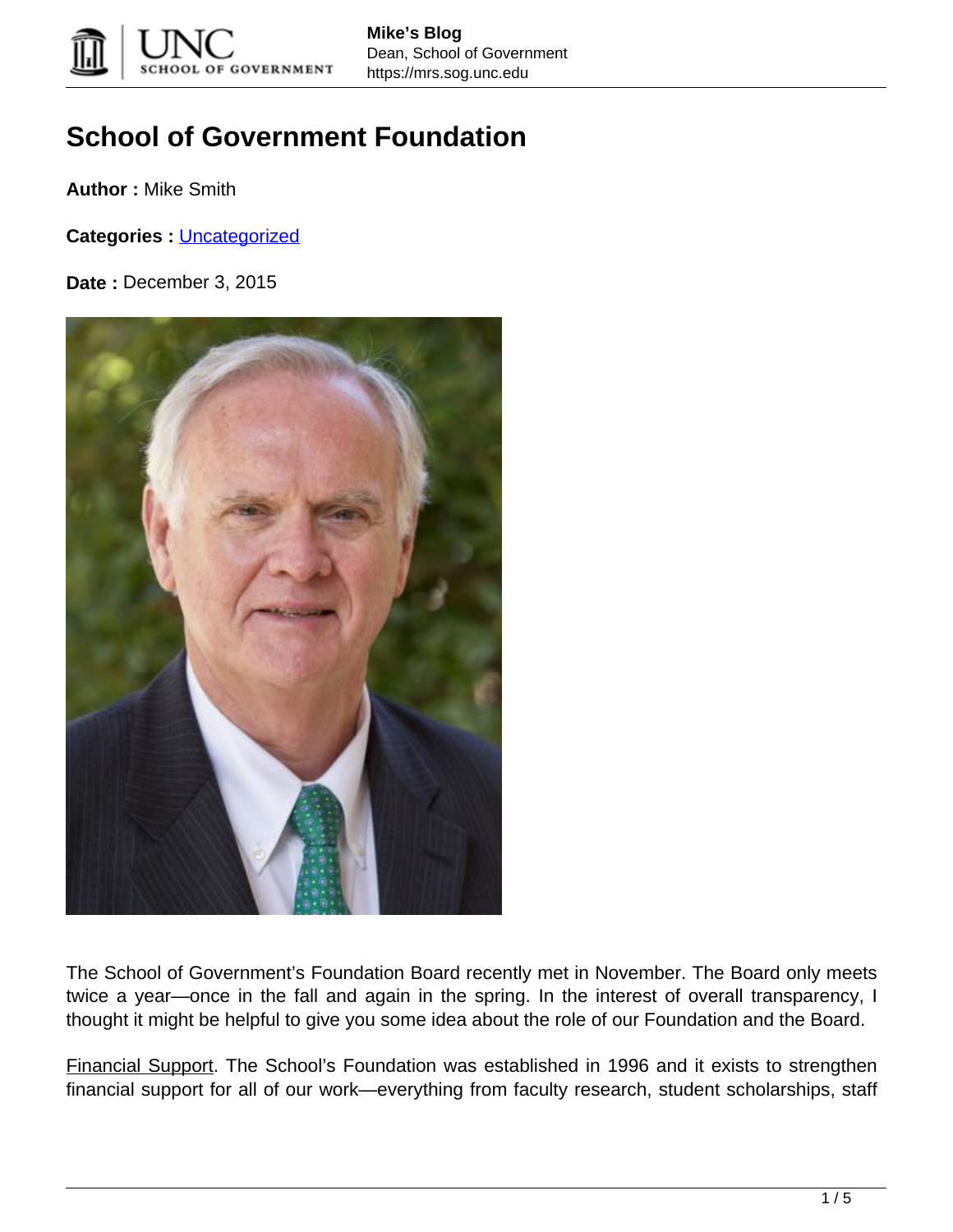

support, professional development, and general operating needs. Private fundraising is a significant source of the money in the Foundation. For example, the money for the School's endowed professorships is located in and invested through the Foundation. It also has given us the flexibility to strategically manage the School's other money. For example, local governments pay their membership dues into the Foundation and we transfer the money to the School throughout the fiscal year to cover general operating costs as needed. In those years when the School has unspent state funds (vacant positions, for example, or a retired senior faculty member is replaced with a more junior person at a lower salary), we use those unspent state funds to cover expenses and leave a corresponding amount of dues in the Foundation. Over the last twenty years we have used that strategy successfully to increase the size of our endowment.

The existence of the Foundation endowment also gives us much-needed flexibility. For example, the School is prohibited from using any state funds to support MPA@UNC. That was the condition imposed by the University in exchange for allowing us to keep our share of the program's tuition revenue. We simply could not have started MPA@UNC without using income from the endowment to cover its substantial start-up costs. The School has invested over \$1.2 million from the Foundation to support the online program.



Susan Patterson, Sanford City Attorney

In terms of the board members, they are legally responsible for the good stewardship of the Foundation endowment. In recent years the Board's guidance has been to use endowment income to explore activities that might generate more revenue for the School—as opposed to spending it down to plug holes caused by state budget cuts. I agree with that philosophy and my hope is that the strategic foresight process will identify some opportunities for investments that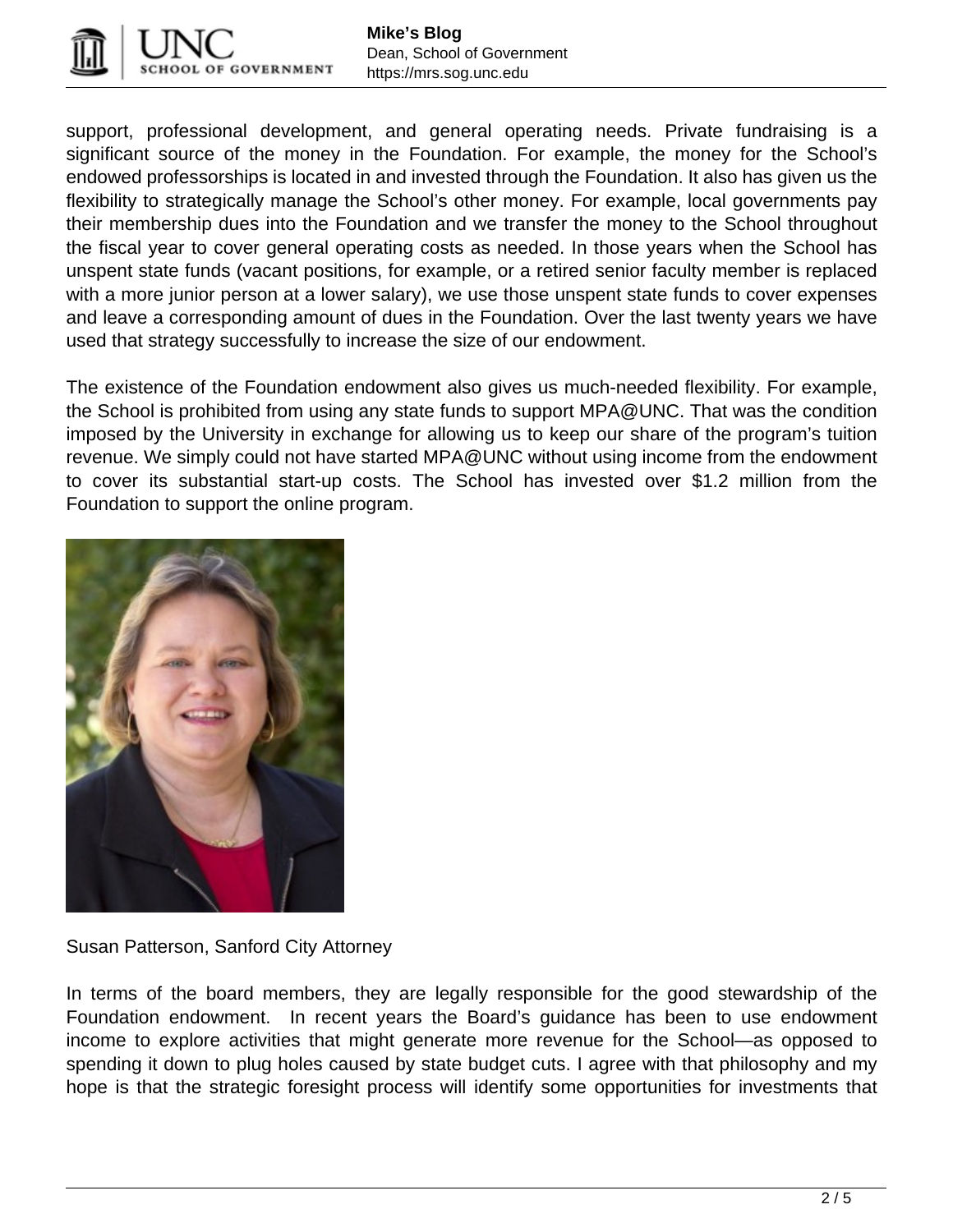

might increase our impact and generate more revenue for the School.

A combination of private fundraising and good financial management has allowed the School to build an endowment with a balance of nearly \$16 million. We expect the endowment to generate \$800,000 in new income this fiscal year, and the use of that money is unrestricted. In many years we have reinvested the income—rather than spend it—in order to grow the endowment. Our working goal has been to grow the endowment and not permanently commit any of the annual income until it is generating \$1 million per year. As we approach that goal, we need to think strategically about the best way to invest that money for the future of the School.



Jeff Koeze, Managing Director, Koeze Co, and former faculty member

Good Advice. Another critically important role of the Foundation Board is to offer advice and guidance about the work of the School. I love our meetings because our board members are a diverse group that understands the School's mission and they are deeply committed to our success. [I encourage you to visit the website and look at the backgrounds of our current Board](https://www.sog.unc.edu/giving/board-of-directors/#!/) [members.](https://www.sog.unc.edu/giving/board-of-directors/#!/) Three former faculty members, three alumni of the MPA Program, a former Mayor of Charlotte, a former North Carolina Supreme Court Justice, a district court judge, city attorneys, representatives of foundations, a current member of the Charlotte City Council, a corporate representative with a deep understanding of public technology, and our partners from the North Carolina Association of County Commissioners and the North Carolina League of Municipalities.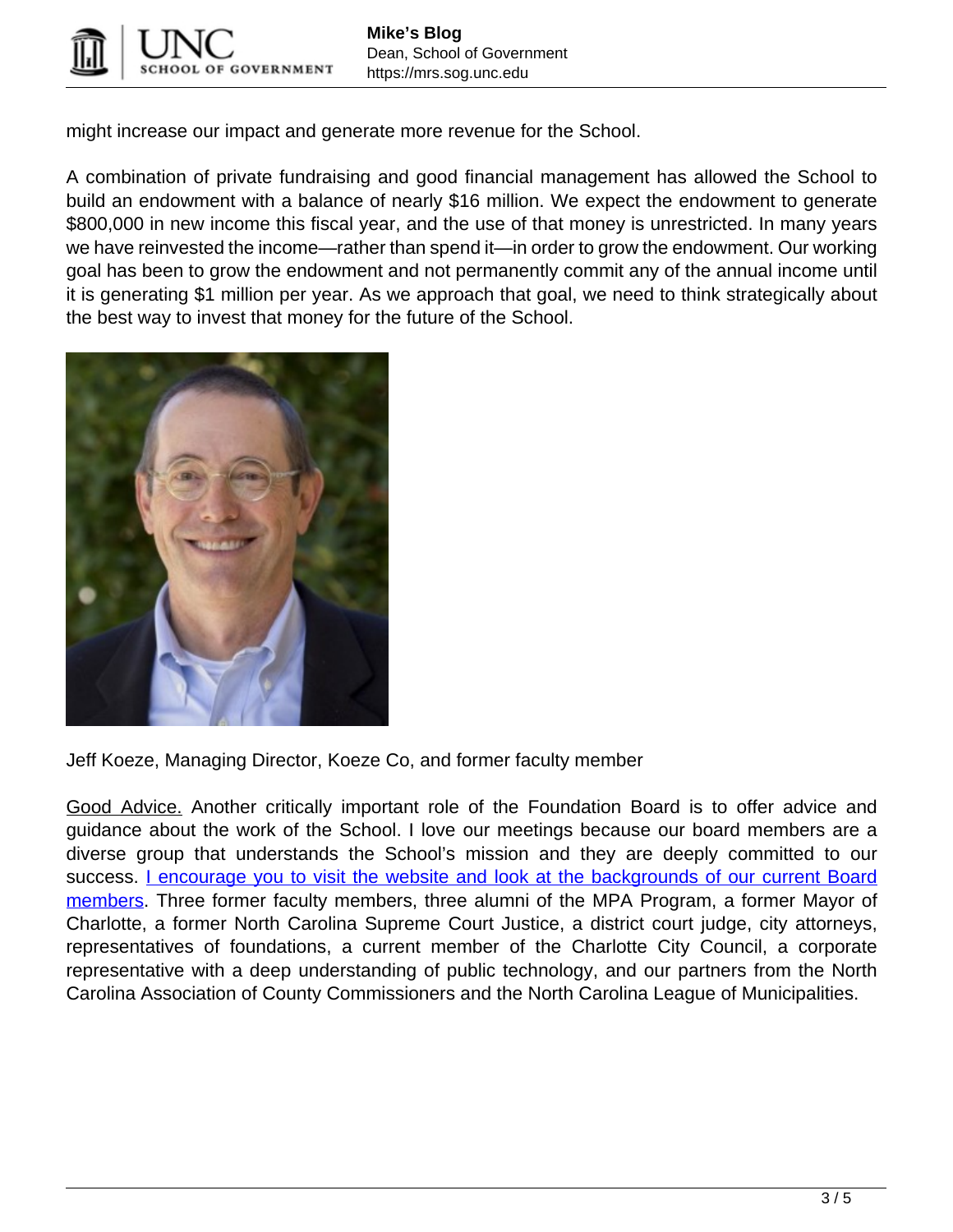



Vi Lyles, Charlotte City Council, MPA Alum

I would describe our meetings as serious but not overly formal. We work very hard to take issues to the Board for feedback, and we try to keep one-way reports and information-sharing to a minimum. I want them to engage with us and offer candid advice on real issues. At our last meeting we asked them to review a draft case statement for the upcoming capital fundraising campaign. The feedback was incredibly helpful. Richard Vinroot delivered a soliloquy about the importance of the School in the life of the state that was powerful and it will help to shape our final statement. I love that they are comfortable enough to say that a particular phrase about budget cuts "sounds a little whiny" and should be deleted. Our Board understands government and North Carolina, and we benefit in countless ways from their good advice. Every organization needs honest critics who can bring an outside perspective that those closest to the work often cannot see.